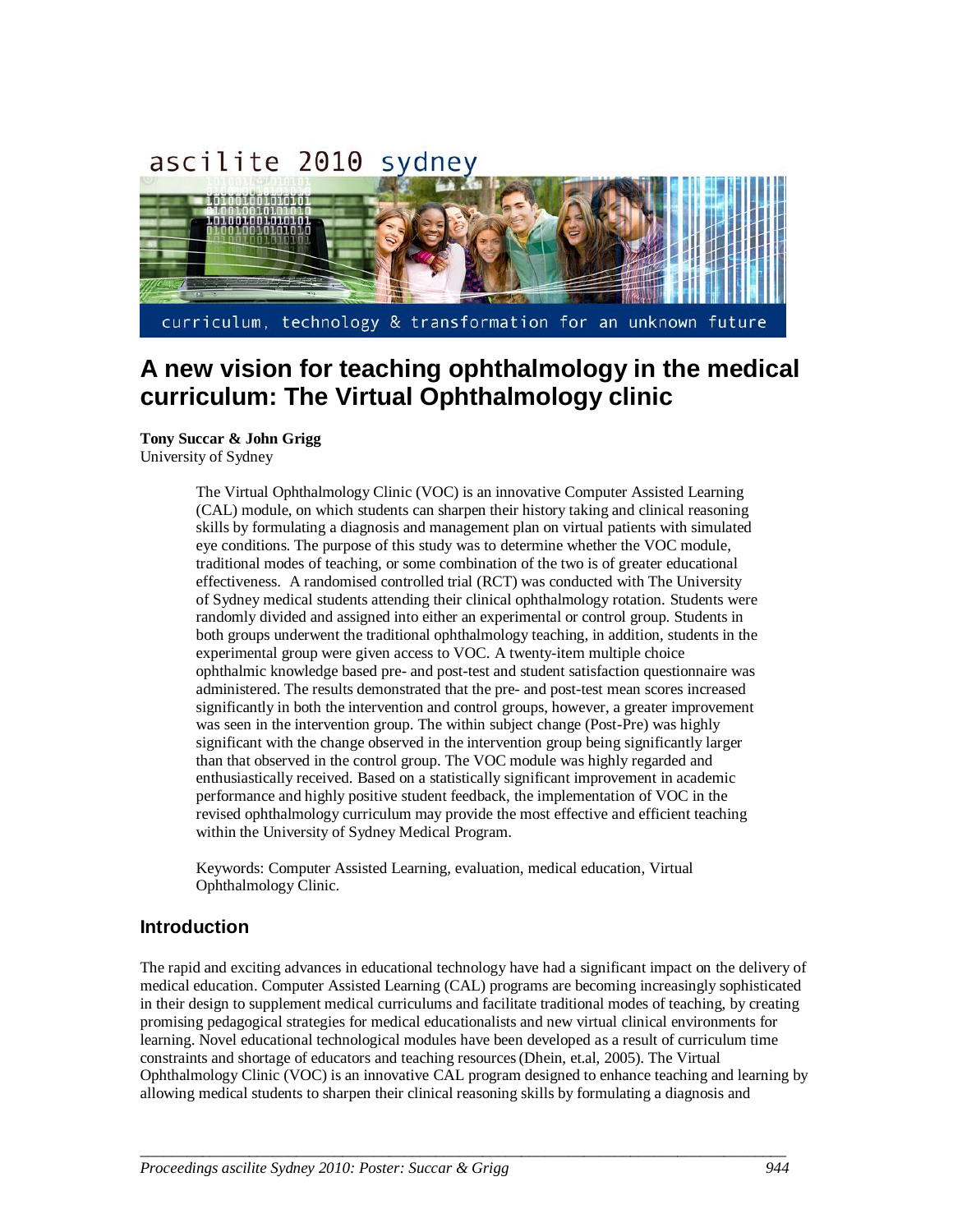treatment plan on virtual patients with simulated eye conditions, in a safe learning environment before practicing on real patients. Advantages of CAL software include that it can be used without causing inconvenience, stress or discomfort for the patient having their eyes examined by students (Kuchenbecker et al, 2001)**.** In addition, the VOC program offers flexibility and independence by enabling each student to learn in their own time and in off-site locations, creating better access for students in rural placements, while maintaining links with online tutors who provide regular and monitored feedback. To meet the needs of the learner, students are exposed to a broad range of conditions via virtual simulation, and any eye condition which students might not otherwise have the opportunity to experience in a clinical teaching environment, can be integrated into the program. Recurrent access to clinical case information allows for easy revision of material for exam preparation.

### **Purpose**

This study reports on the evaluation and educational effectiveness of VOC compared with traditional methods of ophthalmology teaching and pedagogy in The University of Sydney Medical Program (USydMP).

### **Methods**

USydMP students (n=147) attending their clinical ophthalmology rotation participated in an educational Randomized Controlled Trial (RCT) and were allocated into either the VOC intervention group (n=73) or the control group where students only received traditional methods of teaching and no access to VOC (n=74). The primary learning outcome was measured using mean scores comparison from a structured and validated 20-item Ophthalmic Knowledge Based pre- and post-test, administered before and after the educational intervention. Students' learning experiences and perception of VOC was evaluated and statistical analysis was performed using SPSS (Version 17.0).

### **Results**

Based on academic performance the results demonstrate a statistically significant increase in the mean learning outcome with students using VOC (*55.70% to 72.14%, mean pre- and post test scores respectively),* a greater increase than with students undergoing traditional modes of teaching alone *(62.9% to 73.65%, mean pre- and post-test scores respectivel*y). Students' overall satisfaction of VOC was highly positive and enthusiastically received. Students' perceptions and satisfaction with the VOC are captured in the 3 graphs of Figure 1.



*\_\_\_\_\_\_\_\_\_\_\_\_\_\_\_\_\_\_\_\_\_\_\_\_\_\_\_\_\_\_\_\_\_\_\_\_\_\_\_\_\_\_\_\_\_\_\_\_\_\_\_\_\_\_\_\_\_\_\_\_\_\_\_\_\_\_\_\_\_\_\_\_\_\_\_\_\_\_\_\_\_\_\_*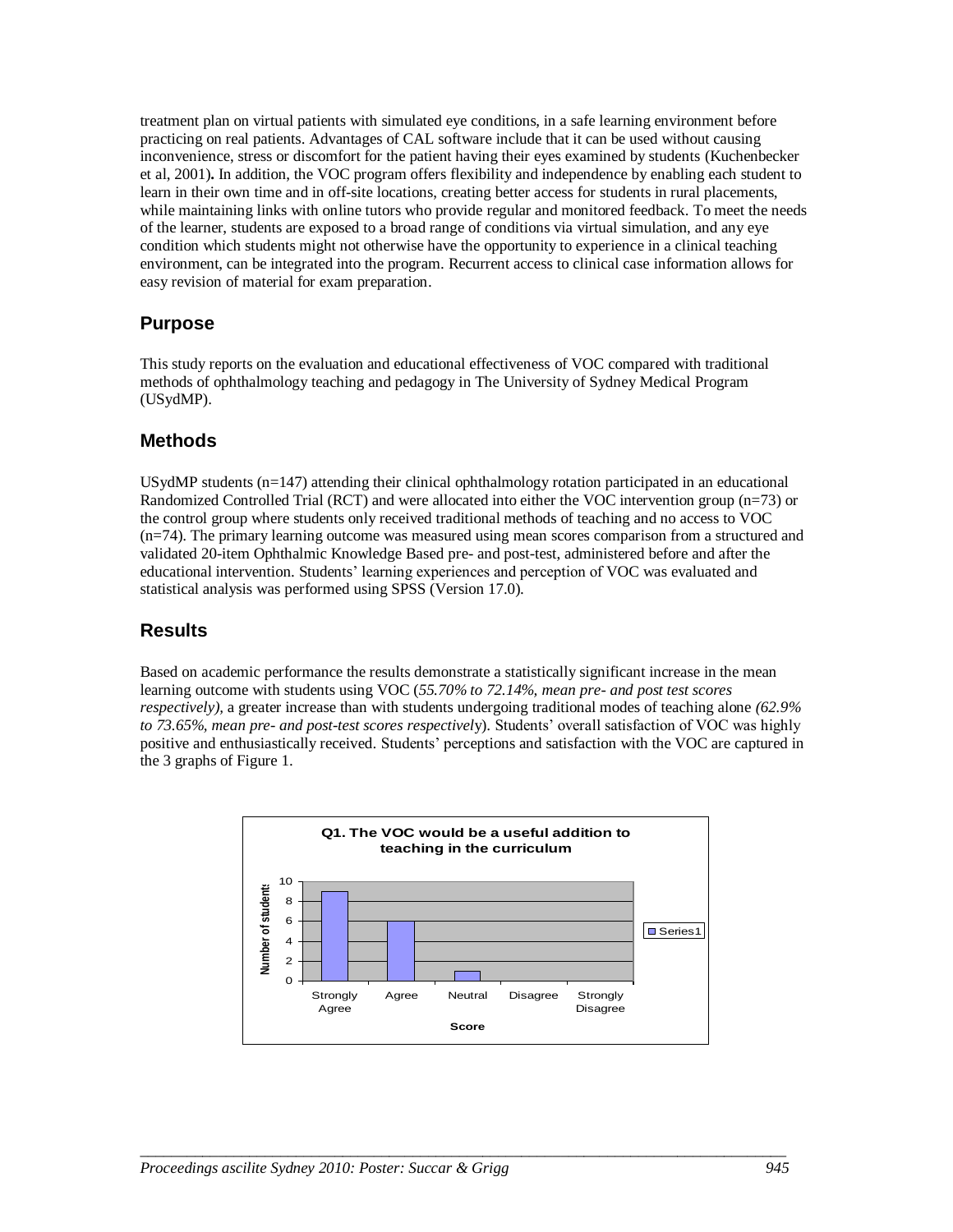

**Figure 1: Students' perceptions of the VOC**

### **Conclusion**

Implementation of VOC resulted in a statistically significant increase in medical students learning outcomes based on pre-and post-test scores. Evidence of improved academic performance and positive student attitudes towards the use of VOC suggest that its implementation in the curriculum may provide the most effective and efficient teaching for medical students. Such innovative programs should be encouraged as a time-efficient method for teaching and acquiring ophthalmic knowledge in a crowded medical curriculum.

### **References**

Dhein, R., Noxon, O. and Deykin, A. (2005). Teaching the didactic aspects of ophthalmology and dermatology using an off-site instructor. *Journal of Veterinary Medical Education*, 32(1), 57-67.

Kuchenbecker, J., Parasta, M. and Dick, B. (2001). Internet-based teaching and learning in ophthalmology. *Ophthalmologe*, 98(10), 980-984.

*\_\_\_\_\_\_\_\_\_\_\_\_\_\_\_\_\_\_\_\_\_\_\_\_\_\_\_\_\_\_\_\_\_\_\_\_\_\_\_\_\_\_\_\_\_\_\_\_\_\_\_\_\_\_\_\_\_\_\_\_\_\_\_\_\_\_\_\_\_\_\_\_\_\_\_\_\_\_\_\_\_\_\_*

**Author contact details:** Tony Succar University of Sydney Email[: tonyanthony\\_9@hotmail.com](mailto:tonyanthony_9@hotmail.com)